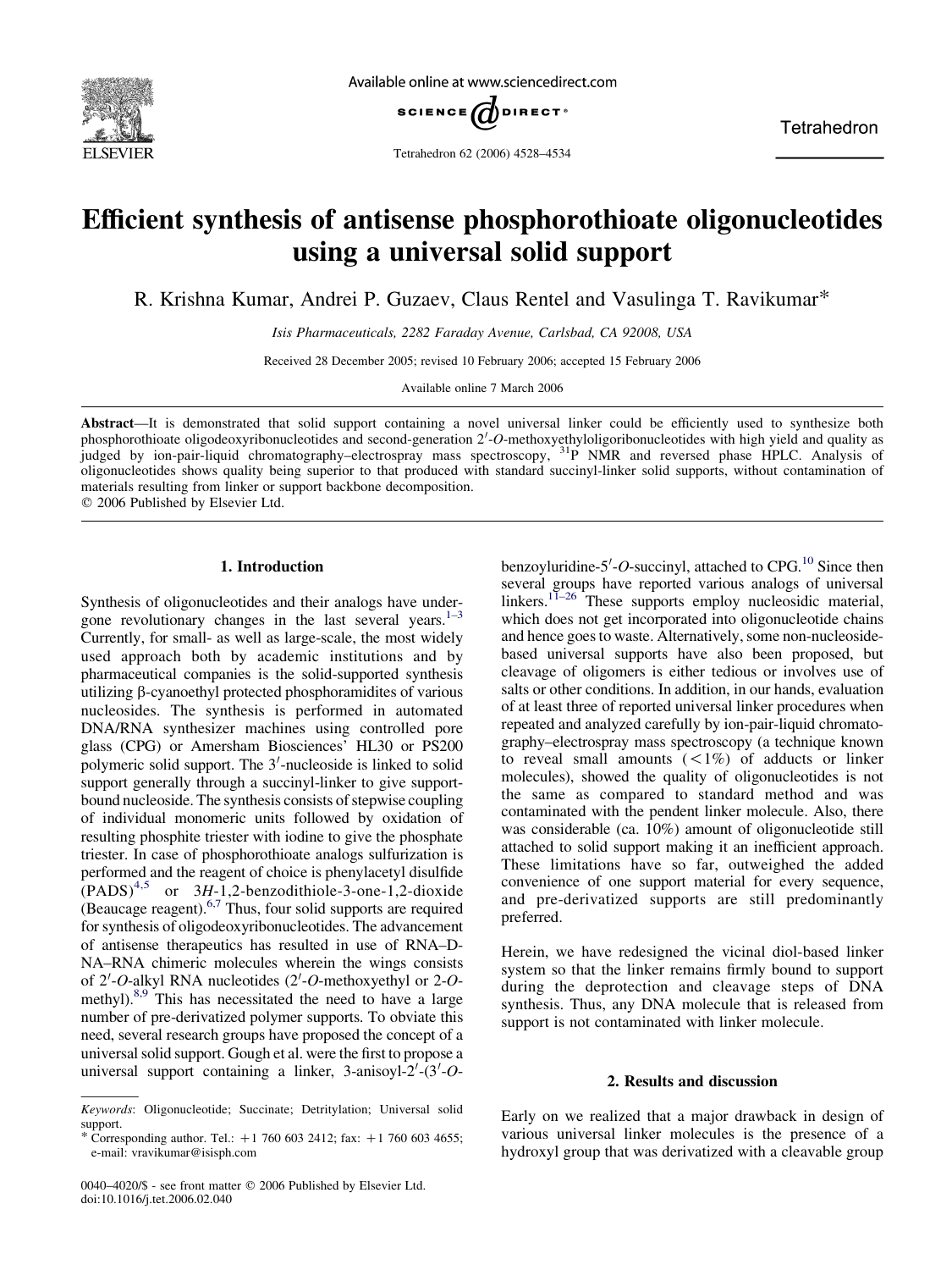such as succinyl or oxalyl. Instead, if the linker molecule possesses a non-hydroxyl functionality (e.g., carboxyl) that could be directly attached/coupled to amino-derivatized solid support to form an amide bond, then after oligomerization, the first step during ammonia deprotection is the unmasking of the protecting group on neighbouring hydroxyl group followed by intra-molecular attack on phosphate/phosphorothioate group similar to base-catalyzed hydrolysis of RNA leading to release of oligonucleotide. Thus, any oligonucleotide released from solid support has to be of good quality since the linker molecule will be still attached to solid support. In addition, if synthesis were to be efficient we have to demonstrate that there is no measurable amount of oligonucleotide still attached to solid support. Thus both quality and quantity (yield) issues could be addressed successfully if the molecule is designed appropriately.

## 2.1. Synthesis of universal linker and loading to support

In our earlier initial communication, we proposed a novel compound 4 as an efficient and high quality yielding universal linker molecule.<sup>[27](#page-6-0)</sup> Synthesis and loading of this molecule 4 is shown in Scheme 1. The synthesis starts with bis-hydroxylation of olefin 1 according to literature procedure. No significant changes were made to this procedure after several attempts were made to improve yield and product obtained was used further without any additional purification. Chemoselective protection of diol 2 with 4,4'-dimethoxytrityl chloride happened to be tricky. The molecule was highly soluble in water in spite of having a large lyphophilic DMT group (possibly due to presence of two carboxyl and one hydroxyl groups) and care should be taken to obtain reasonable yield (22%). The overall yield of two steps starting from olefin 1 was low  $(< 10\%)$  but due to inexpensive nature of starting materials, it did not discourage us from scaling up this molecule. We were able to scale up approximately 0.5 kg in a single batch. Treatment of the DMT compound 3 with acetic anhydride in pyridine gave the acetoxy protected cyclic anhydride 4 as colorless foam in almost quantitative yield. Loading of the universal linker molecule 4 to solid support was carried out in pyridine with amino-derivatized support to give the appropriate loading. The free carboxyl group generated



**Scheme 1.** Synthesis of universal linker loaded support: (a) (i)  $OsO<sub>4</sub>/H<sub>2</sub>O<sub>2</sub>/$ H<sub>2</sub>O/acetone/tBuOH; 30 °C, 24 h; (ii) DMT chloride, pyridine; rt, 20 h; (b) (i)  $Ac_2O/NMI/Py$ ; (c) (i) Py, rt; (ii) HATU/HOBT/MeCN/Py; (iii)  $nPrNH<sub>2</sub>/MeCN$ ; (iv) Ac<sub>2</sub>O/NMI/Py.

during ring opening during loading is capped by forming an amide bond with n-propyl amine using HATU and HOBt coupling condition. A loading of  $90 \mu mol/g$  was obtained while using HL30 support (recommended loading level by manufacturer).

# 2.2. Synthesis of phosphorothioate oligodeoxyribonucleotide

To demonstrate this methodology, a 20-mer phosphorothioate oligodeoxyribonucleotide [PS-d(GTTCTCGCTGG TGAGTTTCA), ISIS 3521] was chosen as an example. Three syntheses were carried out (standard nucleoside containing succinate linked support as control and universal linker attached support in duplicate). The results are summarized in [Table 1](#page-2-0).

# 2.3. Investigation on yield of oligonucleotide

To determine if any oligonucleotide was still attached to support leading to loss of yield, the support after cleaving and washing thoroughly to remove the synthesized oligonucleotide, was incubated with aqueous methylamine at  $55^{\circ}$ C for 14 h. The solution after filtration of solid support was analyzed by HPLC and also by UV measurement. No detectable level of oligonucleotide was observed. Subsequently, the support was dried thoroughly under high vacuum and then tested for presence of DMT group by the usual acid treatment (p-toluene sulphonic acid in  $CH<sub>3</sub>CN$ ). No orange color was observed. This clearly indicates that release of oligonucleotide is quantitative ([Scheme 2\)](#page-2-0).

# 2.4. Investigation on increased level of  $(n-1)$ -mer

The quality of an oligonucleotide could be measured and quantitated by various analytical methods. Depending upon the technique used, full or partial information could be obtained. Strong anion exchange chromatography, mass spectrometry, and <sup>31</sup>P NMR spectroscopy may be used for quantitative assessment of PO-content. Capillary gel electrophoresis (CGE) could be used for quantitation of deletion sequences  $[(n-1)$ -mers]. For an analytical method to be good, it should have been demonstrated for its necessary accuracy, precision, linearity, range, selectivity and ruggedness for use in routine testing. In our laboratories, we use state-of-the-art ion-pair high performance liquid chromatography–mass spectroscopy (IP-LC–MS) technique as a specific, accurate, and sensitive means of quantitating oligonucleotides containing deletion sequences, depurinated sequences and 3'-terminal phosphorothioate monoester within a matrix of PS-oligonucleotides. Removal of deletionmers  $[(n-1)$ -mers; internal and terminal] on preparative scale using chromatographic separation technology is difficult to achieve without significant yield loss. Incomplete detritylation, potential re-tritylation (due to reversible reaction), incomplete coupling followed by incomplete capping and some other unknown mechanisms are a potential source of formation of  $(n-1)$ -mers. The extent of  $(n-1)$ -mer formation is frequently used as a quality measure of the performance of detritylation conditions.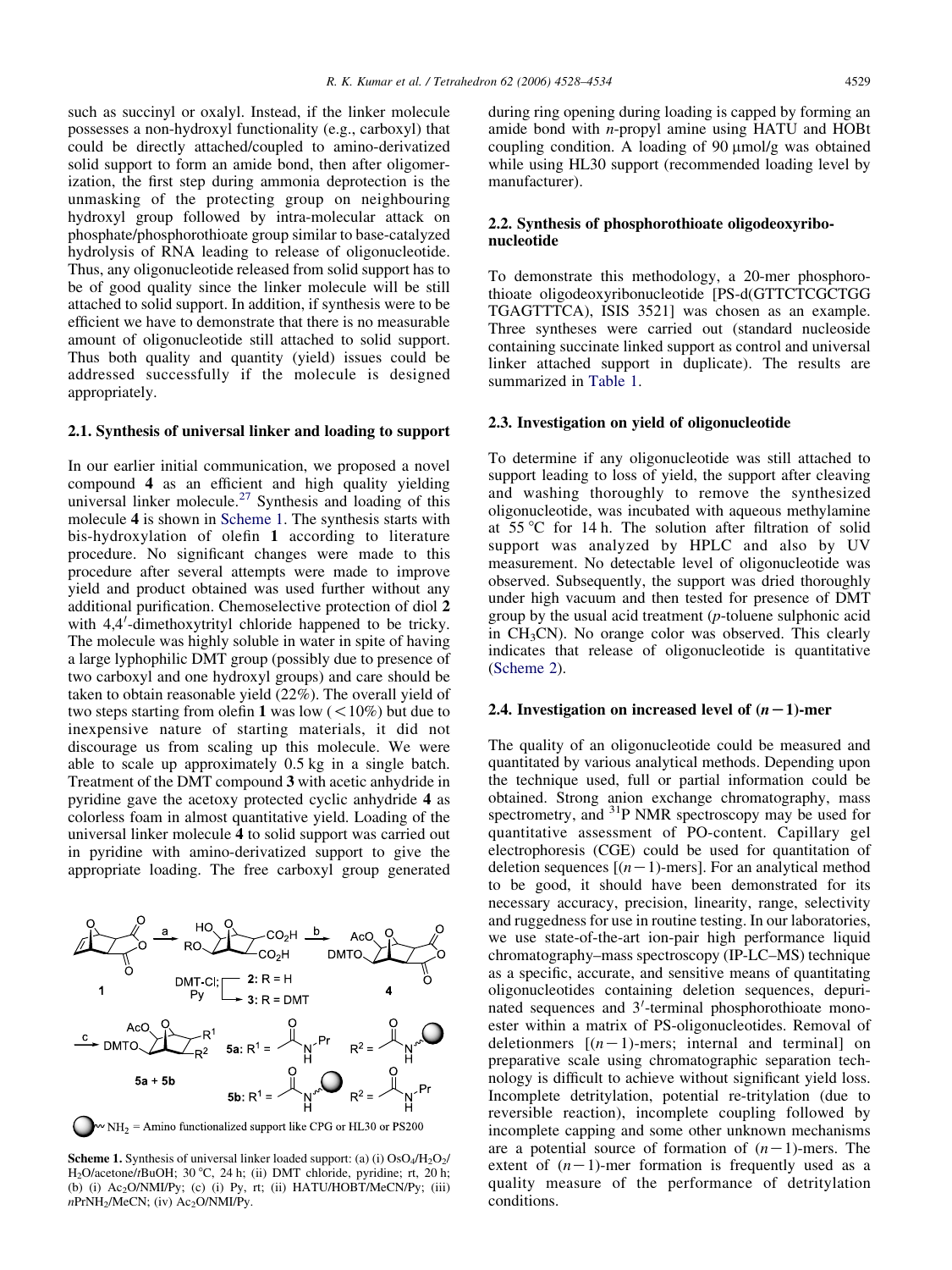<span id="page-2-0"></span>

|  |  |  |  | Table 1. Comparison of oligonucleotides synthesized using standard succinate and universal linker supports |  |  |  |  |  |  |  |
|--|--|--|--|------------------------------------------------------------------------------------------------------------|--|--|--|--|--|--|--|
|--|--|--|--|------------------------------------------------------------------------------------------------------------|--|--|--|--|--|--|--|

| Support used for synthesis  | Crude vield<br>$(mg/\mu mol)$ | Crude full<br>length $(\%)$<br>(RP HPLC) | Purified full<br>length $(\%)$<br>$(IP-LC-MS)$ | (Depurinated)<br>species) $(\% )$<br>$(IP-LC-MS)$ | $P = S: P = O$<br>$(^{31}P NMR)$ | $P = S: P = O$<br>$(IP-LC-MS)$ |
|-----------------------------|-------------------------------|------------------------------------------|------------------------------------------------|---------------------------------------------------|----------------------------------|--------------------------------|
| $dA$ succinate $(0849-149)$ | 6.2                           | 70                                       | 82.4                                           | 5.1                                               | 99.66:0.34                       | 99.59:0.41                     |
| Universal linker (0849-150) | 5.9                           |                                          | 86.6                                           | 2.2                                               | 99.62:0.38                       | 99.64:0.36                     |
| Universal linker (0849-151) | 6.4                           |                                          | 87.2                                           | 2.3                                               | 99.60:0.40                       | 99.61:0.39                     |

Depurinated species include  $n-G$ ,  $n-Aln-G+H_2O$ ,  $n-Al+H_2O$ ,  $3'$ -TPT.



Scheme 2. Investigation of any oligonucleotide attached to support leading to yield loss.

Analyses of the synthesized phosphorothioate oligonucleotides by IP-LC–MS clearly indicate that removal of DMT group from the secondary hydroxyl group of the universal linker molecule is slow as shown by increased levels of dA (as compared to oligonucleotide synthesized using succinate loaded support) (Table 2). We reasoned that all other cycles and conditions being equal, the increased level of dA could come from inefficient detritylation during the first cycle. This kind of precise information would not have been possible with other kinds of techniques. In addition, we have shown earlier that increased depurination occurs when baseprotected deoxyadenosine has an electron withdrawing group attached at 3'-position (succinate group) as compared to having a phosphate/thioate group. A majority of this  $3'$ terminal depurinated species undergoes elimination followed by fragmentation during ammonia incubation step leading to formation of  $3'$ -terminal phosphorothioate monoester  $(3'$ -TPT).<sup>[28](#page-6-0)</sup> This possibility is eliminated or substantially reduced while using universal linker molecule (Table 2). We also confirmed that increased levels of dA is not due to inefficient coupling as use of large excess of

Table 2. IP-LC–MS analysis of oligonucleotide synthesized using standard succinate and universal linker supports

| <b>Species</b>              | 0829-149 $(\%)$  | 0829-150 $(\%)$ | 0829-151 $(\%)$ |
|-----------------------------|------------------|-----------------|-----------------|
| n [ISIS 3521]               | 84.6             | 84.8            | 85.1            |
| $P=0$                       | 7.0              | 5.5             | 4.9             |
| $n-\mathrm{dG}$             | 1.2              | 1.0             | 1.3             |
| $n$ -dA                     | 0.5              | 4.9             | 4.9             |
| Т                           | 2.0              | 1.4             | 1.6             |
| $n-\mathrm{dC}$             | 0.7              | 0.8             | 0.8             |
| $n-G$                       | 0.2              | 0.1             | 0.1             |
| $n$ -A/n-G+H <sub>2</sub> O | 0.7              | 0.7             | 0.5             |
| $n-A+H2O$                   | $2.2\phantom{0}$ | 0.5             | 0.5             |
| $3'$ -TPT                   | 0.9              | 0.3             | 0.3             |
| Sum                         | 100.0            | 100.0           | 100.0           |

phosphoramidite synthon (15 equiv), extended contact time (20 min), use of recycling during coupling and various other efforts did not lead to any measurable improvement.

## 2.5. Optimization on first detritylation step

There are at least two ways of removing the DMT group from the universal linker molecule efficiently viz., use of excess deblock solution and extending the contact time. After several experiments aimed at optimized detritylation condition, we found that efficient removal of DMT group could be achieved by using the same volume of acid solution but slowing down the delivery pump to double the contact time. Alternatively, the detritylation cycle could be repeated one more time (twice the deblock volume and time). With this optimized detritylation condition, we resynthesized the phosphorothioate oligonucleotide (ISIS 3521), purified and analyzed by  ${}^{31}P$  NMR, RP-HPLC and IP-LC–MS. Comparable results were achieved between the two oligonucleotides synthesized (Table 3).

Table 3. IP-LC–MS analysis of oligonucleotide synthesized using optimized detritylation cycle for universal linker support  $(0830-10=$ using nucleoside-loaded support;  $0830-11$  = using universal linker loaded support)

| <b>Species</b>           | 0830-10 $(\%)$ | 0830-11 $(\%)$ |
|--------------------------|----------------|----------------|
| $n$ [ISIS 3521]          | 85.8           | 90.0           |
| $P=0$                    | 6.8            | 6.0            |
| $n-\mathrm{d}\mathrm{G}$ | 0.4            | 0.3            |
| $n-dA$                   | 0.5            | 0.6            |
| T                        | 0.9            | 0.5            |
| $n-\mathrm{dC}$          | 0.5            | 0.4            |
| $n-G$                    | 0.4            | 0.2            |
| $n-A/n-G+H2O$            | 1.0            | 0.7            |
| $n-A+H2O$                | 2.4            | 0.7            |
| $3'$ -TPT                | 1.3            | 0.6            |
| Sum                      | 100.0          | 100.0          |

# 2.6. Synthesis of  $2'-O$ -methoxyethyl modified RNA chimera phosphorothioate oligonucleotides

Due to instability of wild-type DNA, phosphorothioate oligonucleotides, where one of the non-bridging oxygens of the internucleotide phosphate is formally replaced by a sulfur atom, are currently the modification of choice for design and development of therapeutic drugs. To further increase the therapeutic value of these phosphorothioate drugs, several nucleoside modifications have been investigated. Of these, 2'-O-methoxyethyl (MOE) modified oligoribonucleotide chimera has been selected in our laboratories (at Isis Pharmaceuticals) and multiple drugs are in various stages of human clinical trials against a variety of diseases.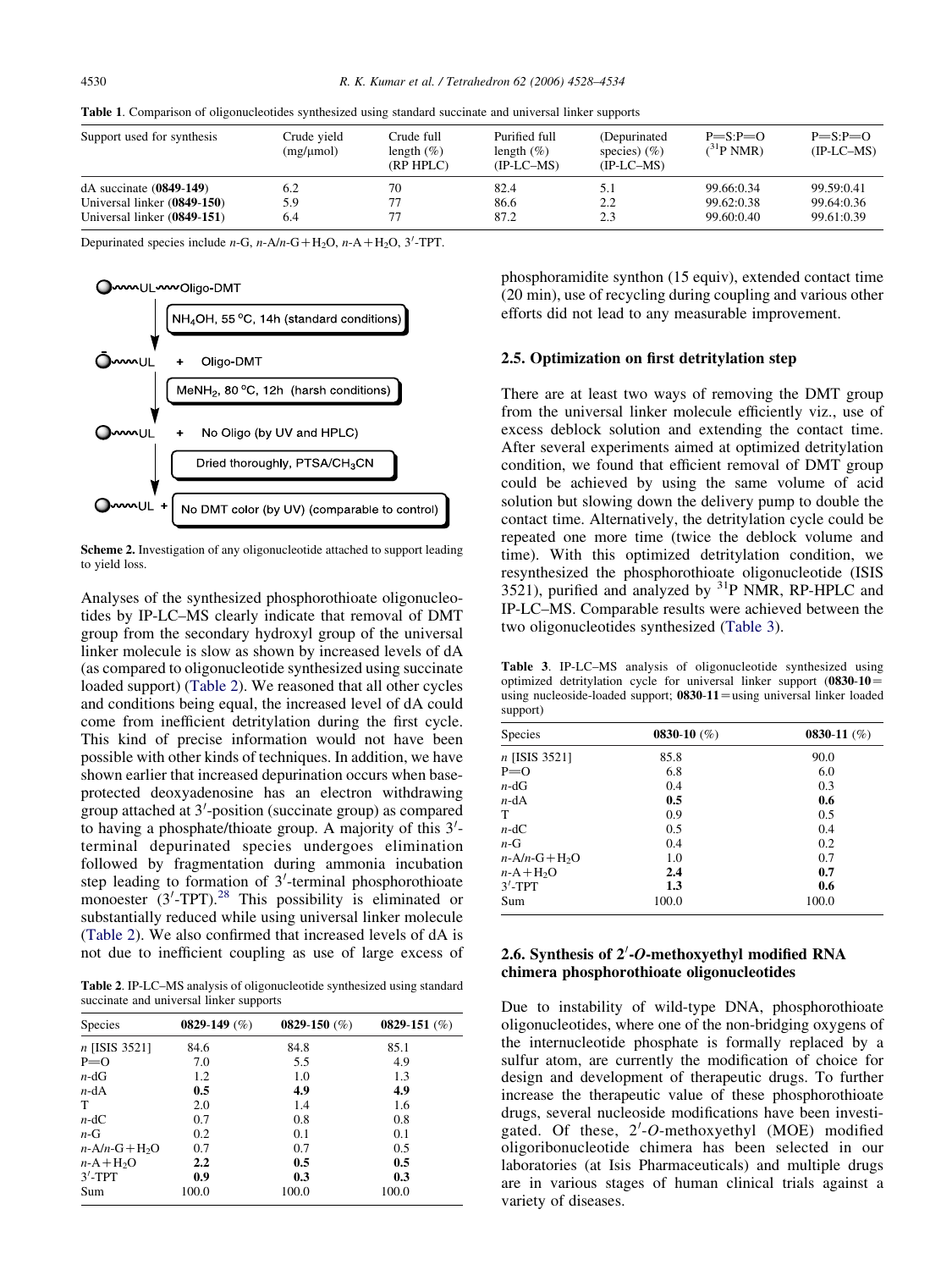Table 4. Comparison of oligonucleotides synthesized using succinate and universal linker supports

| Support used for synthesis   | Crude vield<br>$(mg/\mu mol)$ | Crude full length $(\%)$<br>(RP HPLC) | Purified full length $(\%)$<br>$(IP-LC-MS)$ | $(n-1)$ $(\%)$<br>$(IP-LC-MS)$ | $P = S: P = O$<br>$(IP-LC-MS)$ |
|------------------------------|-------------------------------|---------------------------------------|---------------------------------------------|--------------------------------|--------------------------------|
| MOE meC succninate (0830-45) | 6.76                          |                                       | 91.1                                        | 2.9                            | 3.8                            |
| Universal linker (0830-40)   | 7.60                          | 74                                    | 90.0                                        | 3.0                            | 4.0                            |
| Universal linker (0830-43)   | 7.13                          | 70                                    | 91.2                                        | 3.2                            | 2.9                            |

To demonstrate the applicability of universal linker molecule for synthesis of MOE oligonucleotides, a 20-mer phosphorothioate, [PS-MOE-(GCTCC)-d(TTCCAC- $TGAT$ )-MOE-(CCTGC)-3 $'$ ] (ISIS 113715) where deoxycytidine and MOE cytidine have 5-methyl substitution was chosen as an example. For control experiment, MOE meC succinate loaded PS200 Primer support  $(200 \mu mol/g)$  was used. Similar cycle conditions were employed for oligonucleotide synthesis like phosphorothioate oligodeoxyribonucleotide including optimized extended condition for the first cycle involving removal of DMT group from the universal linker molecule. The results are summarized in Table 4. In addition, a portion of crude material obtained from each synthesis was purified by  $C_{18}$  reversed phase HPLC, the final DMT removed and then analyzed by ion-pair liquid chromatography–electrospray mass spectrometry (IP-LC–MS) (Table 5). The level of  $n$ -MOE meC (first base attached to support) and  $n-MOE$  meU (since both deletionmers have same mass) compare well between three experiments indicating that overall quality of oligonucleotide obtained using universal linker attached support is good with no detectable levels of any  $3'$ modifications. The sample was analyzed by  $31P$  NMR, analytical RP-HPLC, and IP-LC–MS.

Table 5. IP-LC–MS analysis of oligonucleotides synthesized using MOE meC succinate and universal linker supports

| Species                     | 0830-45 $(\%)$ | 0830-40 $(\%)$ | 0830-43 $(\%)$ |
|-----------------------------|----------------|----------------|----------------|
| n [ISIS 113715]             | 93.2           | 92.9           | 94.0           |
| $P=0$                       | 3.8            | 4.0            | 2.9            |
| $n-\mathrm{d}\mathrm{G}$    | 0.0            | 0.1            | 0.1            |
| $n-dA$                      | 0.1            | 0.1            | 0.1            |
| $n-T/n-5$ med $C$           | 0.3            | 0.4            | 0.4            |
| $n-MOE$ G                   | 0.5            | 0.2            | 0.3            |
| $n-MOE$ meU/n-MOE           | 0.8            | 1.0            | 1.3            |
| meC                         |                |                |                |
| $n-G$                       | 0.0            | 0.1            | 0.1            |
| $n$ -A/n-G+H <sub>2</sub> O | 0.8            | 0.7            | 0.6            |
| $n-A+H2O$                   | 0.3            | 0.4            | 0.2            |
| $3'$ -TPT                   | 0.2            | 0.1            | 0.0            |
| Sum                         | 100.0          | 100.0          | 100.0          |

Subsequently, multiple oligonucleotides (both deoxy and MOE) were synthesized at different scales, various supports and different synthesizers (Amersham Biosciences Akta 10 and Akta 100 DNA/RNA synthesizer); yield and quality were found to be equivalent or slightly better compared to succinate loaded supports.

# 2.7. Mechanism of release of oligonucleotide from support

A reasonable mechanism for release of oligonucleotide is depicted in [Scheme 3](#page-4-0). At the end of oligonucleotide synthesis, treatment of the support with triethylamine:acetonitrile removes the cyanoethyl group and generates the phosphate/phosphorothioate diester charged backbone. Subsequent treatment with concentrated aqueous ammonium hydroxide, removes the acetyl protection from the vicinal hydroxyl group. Intra-molecular attack on adjacent phosphate/phosphorothioate center followed by cyclization releases the 3'-hydroxyl oligonucleotide ([Scheme 3\)](#page-4-0).

# 2.8. Economic and quality impact of using universal linker solid support

There are both direct and indirect cost savings while using universal linker loaded solid support. While it is difficult to precisely quantify the savings, overall there is definitely substantial economic benefit by switching over to one inventory of this solid support instead of at least eight different (four deoxy and four MOE) supports. In addition, while using succinate loaded supports, in particular containing 5-methyl MOE cytidine nucleoside, we have observed instability of the benzoyl group as evidenced by formation of longer formation, possibly arising out of branching from the exocyclic amine group.[29](#page-6-0) Currently, we don't know if this happens during loading protocol or upon storage of the support at room temperature. We do not observe this longer formation while using universal linker loaded support. Besides these benefits, one major advantage for therapeutic applications is that this universal linker loaded solid supports are no longer considered as starting materials but rather as raw materials. Eliminating a starting material in drug development is a considerable advantage towards cost reduction (both direct and indirect costs) and more than compensates the additional cost involved in performing one more cycle containing an amidite as compared to nucleoside-loaded supports.

## 3. Summary and conclusions

A novel, conformationally pre-organized non-nucleosidic universal solid support for oligonucleotide synthesis has been developed. The solid support featured two chemically equivalent hydroxy groups locked in syn-periplanar orientation and orthogonally protected with  $4,4^{\prime}$ -dimethoxytrityl and acetyl groups. The solid support was extensively tested in preparation of phosphorothioate analogs containing  $2'$ -deoxy and  $2'$ -O-methoxyethylnucleoside residues at the 3'-terminus. Upon completion of oligonucleotide chain assembly, the support-bound oligonucleotide material was treated with concentrated ammonium hydroxide, which removed the O-acetyl protection. The deprotected hydroxyl group then affected the transesterification of a phosphorothioate linkage between the solid support and the  $3'$ terminal nucleoside residue to result in a facile release of the oligonucleotide to solution. In addition, the solid support containing this universal linker molecule is stable at room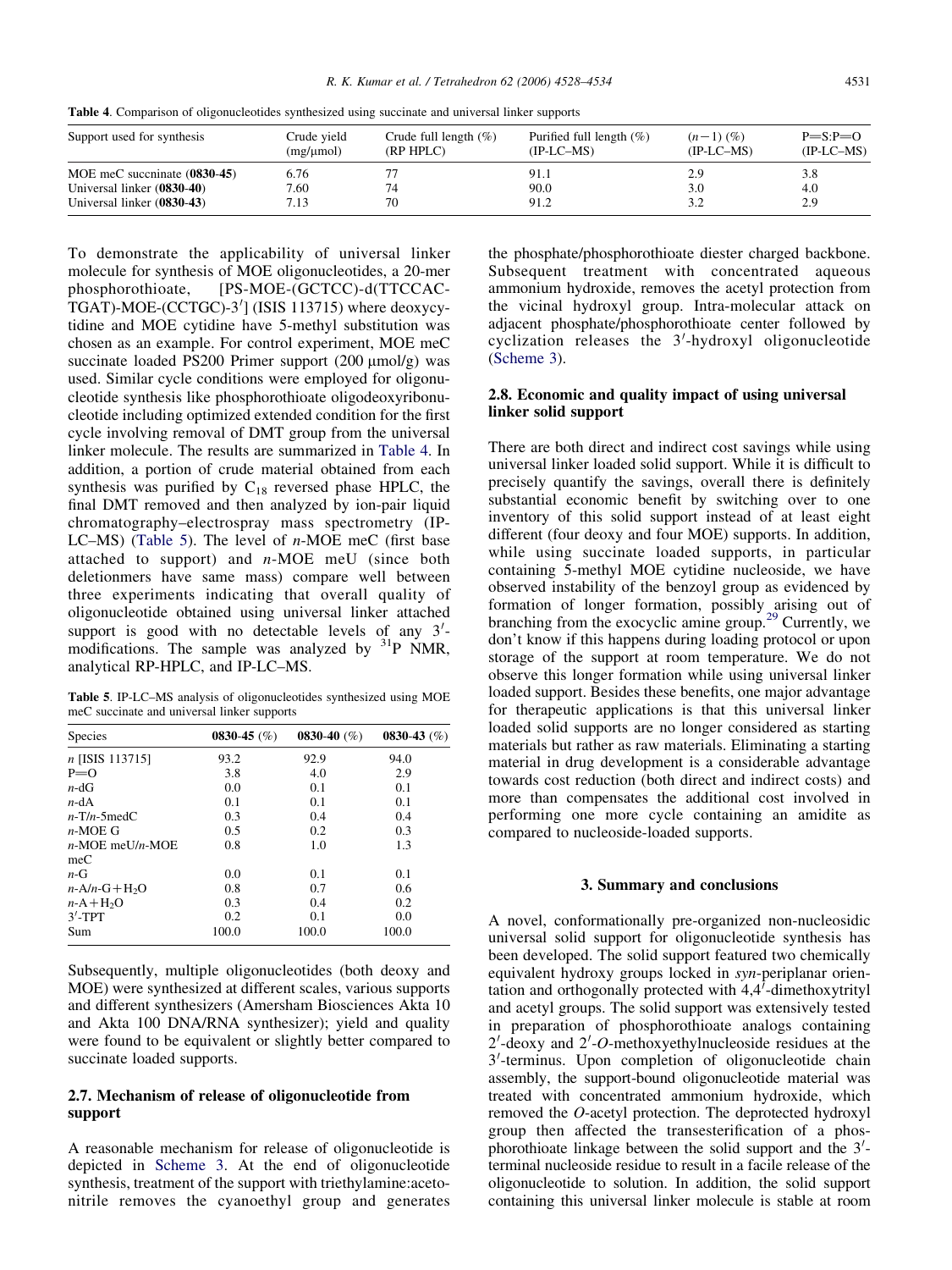<span id="page-4-0"></span>

Scheme 3. Mechanism for release of oligonucleotide from support.

temperature for extended period of time (at least 1 year) as shown by consistent good quality of oligonucleotides produced with it. Extended detritylation condition to remove the DMT group further indicates that this group is very stable.

#### 4. Experimental

#### 4.1. Materials and methods

Anhydrous acetonitrile (water content  $\lt 0.001\%$ ) was purchased from Burdick and Jackson (Muskegon, MI). 5'- $O$ -Dimethoxytrityl-3'-N,N-diisopropylaminoe-3'- $O$ -(2cyanoethyl) phosphoramidites  $(T, dA^{bz}, dC^{bz}, dG^{ibu})$  were purchased from Amersham Pharmacia Biotech, Milwaukee, WI. Toluene was purchased from Gallade, Escondido, CA. Dichloroacetic acid was purchased from Clariant Life Sciences. All other reagents and dry solvents were purchased from Aldrich and used without further purification. Primer support HL30 and PS200 was obtained from Amersham Biosciences, Uppsala, Sweden. 1H-Tetrazole was purchased from American International Chemical, Natick, MA. Phenylacetyl disulfide (PADS) was purchased from Acharya Chemicals, Dombivli, India. 31P NMR spectra were recorded on a Unity-200 spectrometer (Varian, Palo Alto, CA) operating at 80.950 MHz. Capillary gel electrophoresis was performed on a eCAP ssDNA 100 Gel Capillary (47 cm) on a P/ACE System 5000 using Tris/ borate/7 M urea buffer (all Beckman), running voltage 14.1 kV, temperature 40 °C. Thin-layer chromatography was performed on silica gel 60F-254 (Merck) plates and compounds were detected under shorter-wavelength UV light.

4.1.1. Preparation of universal linker  $1\alpha, 2\alpha, 3\alpha$ , 4a,5a,6a)-5,6-dihydroxy-7-7-oxabicyclo[2.2.1]hetane-2,3-dicarboxylic acid (2). The title compound was synthesized by bis-hydroxylation of  $(3\alpha R, 4S, 7R, 7\alpha S)$ -rel-3a,4,7,7a-tetrahydro-4,7-epoxyisobenzofuran-1,3-dione, 1 with hydrogen peroxide in presence of osmium tetroxide

 $(OsO<sub>4</sub>)$  as described in literature and used without any additional purification.[30](#page-6-0)

4.1.2. (1α,2α,3α,4α,5α,6α)-5-Hydroxy-6-(4,4'-dimethoxytrityloxy)-7-oxabicyclo[2.2.1]heptane-2,3-dicarboxylic acid  $(3)$ . 4,4'-Dimethoxytrityl chloride  $(38.75 \text{ g})$ , 114.5 mmol) was added in aliquots to a solution of compound 2 (16.95 g, 77.5 mmol) in anhydrous pyridine (200 mL) over a period of 6 h. The reaction mixture was stirred overnight at room temperature. The solvent was evaporated, and the residue taken up in ethyl acetate (1 L) and 1 M aqueous triethylammonium acetate (100 mL). The organic solution was washed with 1 M aqueous triethylammonium acetate (120 mL), diluted with methanol (100 mL), dried over sodium sulfate, and evaporated. The residue was dissolved in ethyl acetate (250 mL) and treated with ether (750 mL). A colorless amorphous solid, which precipitates was collected, washed with ether, and dried to give pure product as a free acid (27.5 g, 56%). <sup>1</sup>H NMR (pyridine-d<sub>5</sub>):  $\delta$  7.87 (2H, m); 7.72 (2H, m); 7.66 (2H, m); 7.34 (2H, m); 7.25 (1H, m); 6.96 (4H, m); 5.35 (1H, d,  $J=1.2$  Hz); 4.39 (1H, d,  $J=6.4$  Hz); 4.23 (1H, d,  $J=6.4$  Hz); 3.85 (1H, d,  $J=1.2$  Hz); 3.68 (3H, s); 3.65 (3H, s); 3.26 (1H, d,  $J=9.2$  Hz); 3.05 (1H, d,  $J=$ 9.2 Hz). <sup>13</sup>C NMR (100.573 MHz, DMSO- $d_6$ ):  $\delta$  172.1, 171.9, 158.5, 145.7, 136.7, 136.2, 130.0, 129.9, 129.1, 128.1, 127.9, 127.8, 126.9, 87.4, 83.6, 82.1, 76.3, 74.5, 55.3, 46.8, 46.5. HRESMS: calcd for  $C_{29}H_{27}O_9$  (M<sup>-</sup>), 519.1655; found, 519.1663.

4.1.3. (1α,2α,3α,4α,5α,6α)-5-Acetoxy-6-(4,4'-dimethoxytrityloxy)-7-oxabicyclo[2.2.1]heptane 2,3-dicarbanhydride (4). Compound 3 (1.57 g, 3.0 mmol) was treated with acetic anhydride  $(3.0 \text{ g})$  and pyridine  $(15 \text{ mL})$  for 3 h at room temperature. The mixture was concentrated and co-evaporated with pyridine  $(5 \times 15 \text{ mL})$  to give the title compound as colorless foam. Due to instability nature of molecule (being an anhydride), further purification was not attempted and was used as such in the next step. <sup>1</sup>H NMR (pyridine-d<sub>5</sub>):  $\delta$  7.73 (2H, m); 7.60–7.55 (overlaps with a solvent peak, m); 7.40 (2H, m); 7.30 (1H, m); 7.00 (4H, m);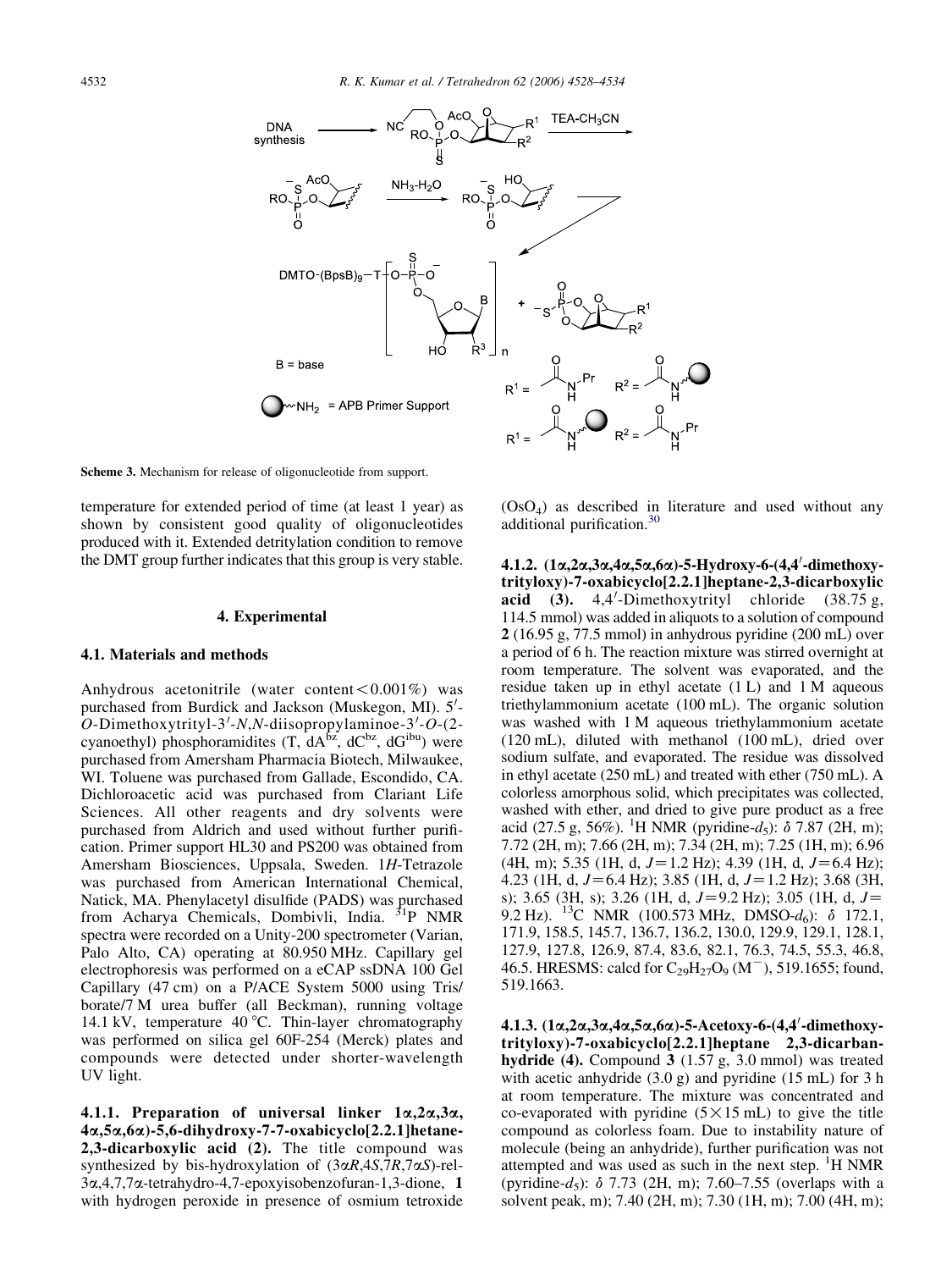5.71 (1H, d,  $J=6.4$  Hz); 5.21 (1H, s); 4.52 (1H, d,  $J=$ 6.4 Hz); 3.91 (1H, d,  $J=7.2$  Hz); 3.74 (3H, s); 3.73 (3H, s); 3.67 (1H, s); 3.63 (1H, d,  $J=7.2$  Hz); 2.26 (3H, s). <sup>13</sup>C NMR (100.573 MHz, DMSO-d<sub>6</sub>): δ 176.0, 173.3, 158.5, 145.4, 136.6, 136.2, 130.1, 129.9, 129.1, 128.3, 127.8, 127.8, 126.9, 87.4, 83.6, 82.1, 76.3, 74.5, 55.3, 46.8, 46.5, 20.9. IP-LC–MS: calcd for  $C_{30}H_{27}O_9$  (M<sup>-</sup>), 531.161; found, 531.204.

# 4.2. Loading of universal linker molecule (4) to HL30 solid support

Amino-derivatized HL30 primer support (4.0 g, 0.51 mmol) was gently shaken with compound 4 (1.39 g, 2.55 mmol) in pyridine (17 mL) for 4 h. The suspension was filtered, and solid support was washed with pyridine  $(3 \times 20 \text{ mL})$ . The solid support was additionally washed with ethyl acetate, dried, and capped by treating with a mixture of  $Ac_2O$ pyridine–N-methylimidazole–THF (10/10/10/70, v/v/v/v) for 3 h at room temperature. Finally, the support was washed with acetonitrile (CH<sub>3</sub>CN), ethyl acetate and dried. Loading of 5 (94 $\pm$ 0.4 µmol/g) was determined by the standard DMT assay.

# 4.3. Capping of solid support

The solid support from previous step (1.0 g) was treated with  $0.2$  M HATU and  $0.15$  M HOBT in CH<sub>3</sub>CN–pyridine (4/1, 6 mL) for 5 min. The liquid phase was removed, and solid support was treated with  $0.5 M$  *n*-propylamine in  $CH<sub>3</sub>CN$  (5 mL) for 15 min. The solid support was then washed with  $CH_3CN$  (5 $\times$ 10 mL) and capped with a mixture of Ac<sub>2</sub>O-pyridine-N-methylimidazole-THF (10/10/10/70, v/v/v/v) for 8 h at room temperature. Finally, the solid support 5 was washed with  $CH<sub>3</sub>CN$  (50 mL), ethyl acetate (50 mL) and dried. Loading of 5 (90  $\pm$  0.4  $\mu$ mol/g) was determined by standard DMT assay.

# 4.4. Loading of universal linker molecule (4) to PS200 and controlled pore glass solid supports

Loading of universal linker molecule (4) to aminoderivatized supports like PS200 and controlled pore glass (CPG) were similar to the above described protocol for HL30 except that reagents were adjusted accordingly to obtain loadings of  $200 \pm 5$  and  $45 \pm 5$  µmol/g, respectively.

## 4.5. Oligonucleotide synthesis

All syntheses were performed on a Amersham Biosciences OligoPilot II DNA/RNA synthesizer at approximately 160  $\mu$ mol scale in a 6.33 mL fixed column using  $\beta$ -cyanoethyl phosphoramidite synthons (1.75 equiv,  $0.2$  M in CH<sub>3</sub>CN). 1H-Tetrazole (0.45 M in CH<sub>3</sub>CN) was used as activator and phenylacetyl disulfide (PADS) (0.2 M in 3-picoline/CH<sub>3</sub>CN 1:1,  $v/v$ ) as sulfur transfer reagent.<sup>[31](#page-6-0)</sup> 3% Dichloroacetic acid in toluene was used for removal of acid-labile dimethoxytrityl group<sup>[32,33](#page-6-0)</sup> Capping reagents were made to the recommended Amersham Biosciences receipe: Cap A: N-methylimidazole–CH<sub>3</sub>CN (1/4 v/v), Cap B: acetic anhydride–pyridine–CH3CN (2/3/5, v/v/v). Solid supports loaded with universal linker molecule at recommended loading levels were used. Amidite and tetrazole

solutions were prepared using anhydrous  $CH<sub>3</sub>CN$  (ca. 10 ppm) and were dried further by addition of activated 4 A˚ molecular sieves ( $\sim$  50 g/L). Details of synthesis cycle are given in Table 6. At the end of each synthesis, the support was thoroughly dried to determine the crude weight yield, treated with a solution of triethylamine–CH<sub>3</sub>CN (1/1, v/v) at room temperature for 2 h to remove the  $\beta$ -cyanoethyl protecting groups,  $34$  then treated with  $30\%$  aqueous ammonium hydroxide solution for 12 h at 55  $\degree$ C to effect release from support and base deprotection. Yield (expressed in mg of oligonucleotide/ $\mu$ mol of support),<sup>[35](#page-6-0) 31</sup>P NMR and analytical RP-HPLC (full length determination) data were collected for each synthesis. The crude material obtained from each synthesis was purified by  $C_{18}$  reversed phase HPLC, the final DMT removed and then analyzed by ion-pair liquid chromatography–electrospray mass spectrometry (IP-LC–MS). The final product after lyophilization was obtained as a colorless hygroscopic solid (yield: 0.56–0.62 g).

Table 6. Synthesis parameters of cycle used on pharmacia OligoPilot II synthesizer

| Step          | Reagent                                                                          | Volume<br>(mL) | Time<br>(min)                 |
|---------------|----------------------------------------------------------------------------------|----------------|-------------------------------|
| Detritylation | 3% Dichloroacetic acid/toluene                                                   | 72             | 1.5                           |
| Coupling      | Phosphoramidite $(0.2 M)$ , 1H-tetra-<br>zole $(0.45 \text{ m})$ in acetonitrile | 10, 15         | 5                             |
| Sulfurization | PADS (0.2 M) in 3-picoline-<br>CH <sub>3</sub> CN (1/1, v/v)                     | 36             | 3                             |
| Capping       | $Ac_2O/pyridine/CH_3CN$ ,<br>$NMI/CH_3CN$                                        | 24.24          | $\mathfrak{D}_{\mathfrak{p}}$ |

# 4.6. HPLC analysis and purification of oligonucleotides

Analysis and purification of oligonucleotides by reversed phase high performance liquid chromatography (RP-HPLC) was performed on a Waters Novapak  $C_{18}$  column (3.9 $\times$ 300 mm) using a Waters HPLC system (600E System Controller, 996 Photodiode Array Detector, 717 Autosampler). For analysis an acetonitrile  $(A)/0.1$  M triethylammonium acetate gradient was used: 5–35% A from 0 to 10 min, then 35–40% A from 10 to 20 min, then 40–95% A from 20 to 25 min, flow rate  $= 1.0$  mL/min/50% A from 8 to 9 min, 9 to 26 min at 50% flow rate =  $1.0$  mL/min,  $t_{\rm R}$ (DMT-off) 10–11 min,  $t_{\rm R}$ (DMT-on) 14–16 min. The DMT-on fraction was collected and was evaporated in vacuum, redissolved in water and the DMT group was removed as described below.

#### 4.7. Dedimethoxytritylation

An aliquot  $(30 \mu L)$  was transferred into an Eppendorff tube  $(1.5 \text{ mL})$ , and acetic acid  $(50\%, 30 \text{ uL})$  was added. After 30 min at room temperature sodium acetate  $(2.5 M, 20 \mu L)$ was added, followed by cold ethanol (1.2 mL). The mixture was vortexed and cooled in dry ice for 20 min. The precipitate was spun down with a centrifuge, the supernatant was discarded and the precipitate was rinsed with ethanol and dried under vacuum.

#### 4.8. MS sample preparation

HPLC-purified and dedimethoxytritylated oligonucleotide was dissolved in 50  $\mu$ L water, ammonium acetate (10 M,